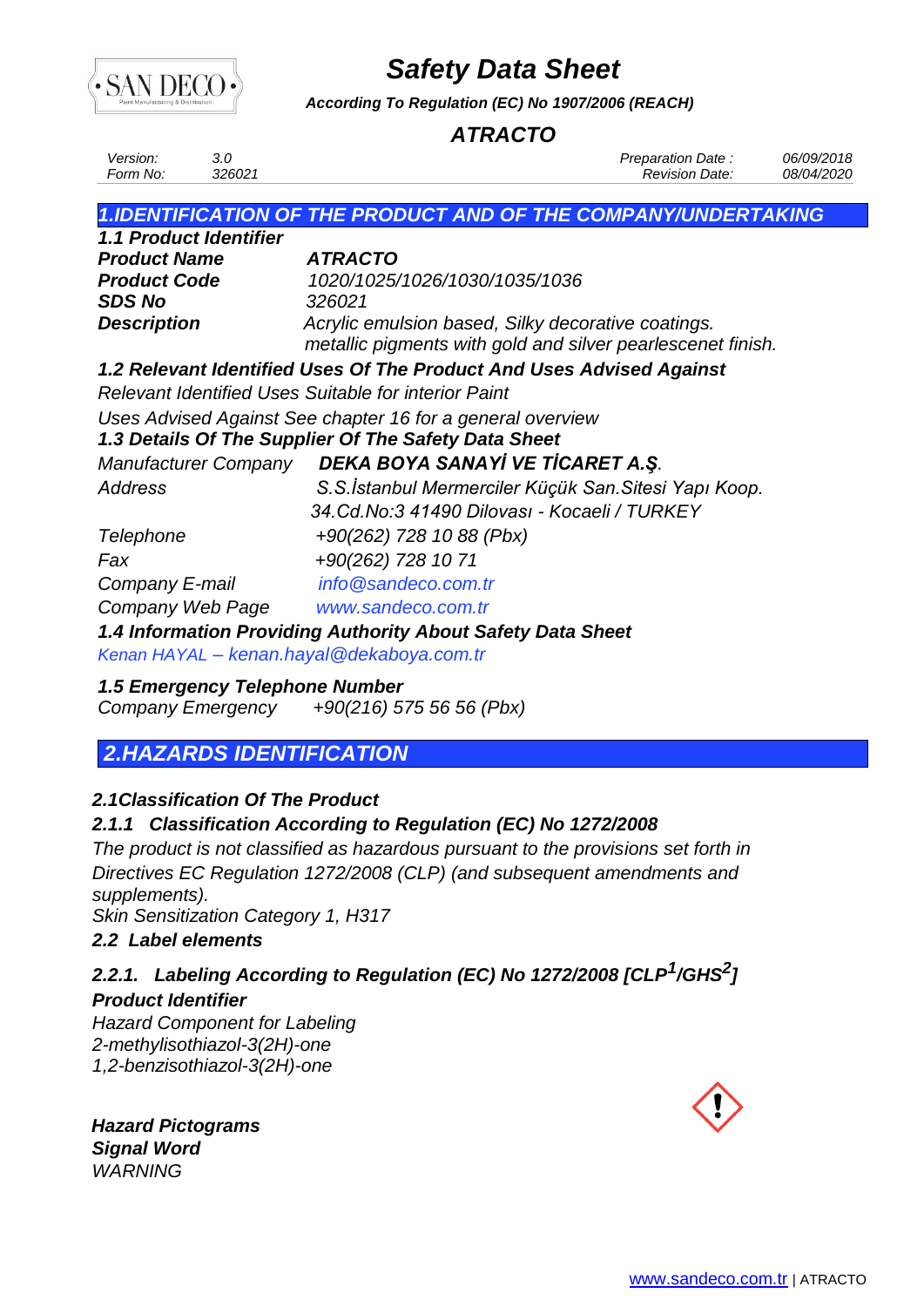

*According To Regulation (EC) No 1907/2006 (REACH)*

## *ATRACTO*

| Version: |        | Preparation Date      | 06/09/2018 |
|----------|--------|-----------------------|------------|
| Form No: | 326021 | <b>Revision Date:</b> | 08/04/2020 |

### *Hazard Statements*

*H317 May cause an allergic skin reaction.*

### *Precautionary Statements*

*General*

*None*

#### *Prevention*

*P261 Avoid breathing dust/fume/gas/mist/vapours/spray.*

*P272 Contaminated work clothing should not be allowed out of the workplace.*

*P280 Wear protective gloves/protective clothing/eye protection/face protection*

### *Response*

*P302+P352 Wash with plenty of water in contact with skin*

*P333+P313 If skin irritation or rash occurs: Get medical advice/attention.*

*P363 Wash contaminated clothing before reuse.*

### *Storage*

*None*

### *Disposal*

*None*

### *Supplemental Hazard Information (EU) Statements*

*EUH 208 Contains chloromethylisothiazolinone and methylisothiazolinone (3:1). May produce an allergic reaction*

### *2.2.2.Additional Labeling*

*None*

### *2.3 Hazard Identification*

### *2.3.1.Skin Contact*

*May cause an allergic skin reaction.*

### *2.3.2. Eye Contact*

*May cause an allergic skin reaction.*

### *2.3.3. Ingestion*

*May cause stomach pain or vomiting.*

#### *2.3.4. Inhalation*

*May cause respiratory irritation*

### *2.3.5.Long term effects*

*None*

### *2.3.6.Adverse Environmental Effects*

*None*

*2.4.Additional Information*

*Full text of H- and EUH-phrases: see section 16.*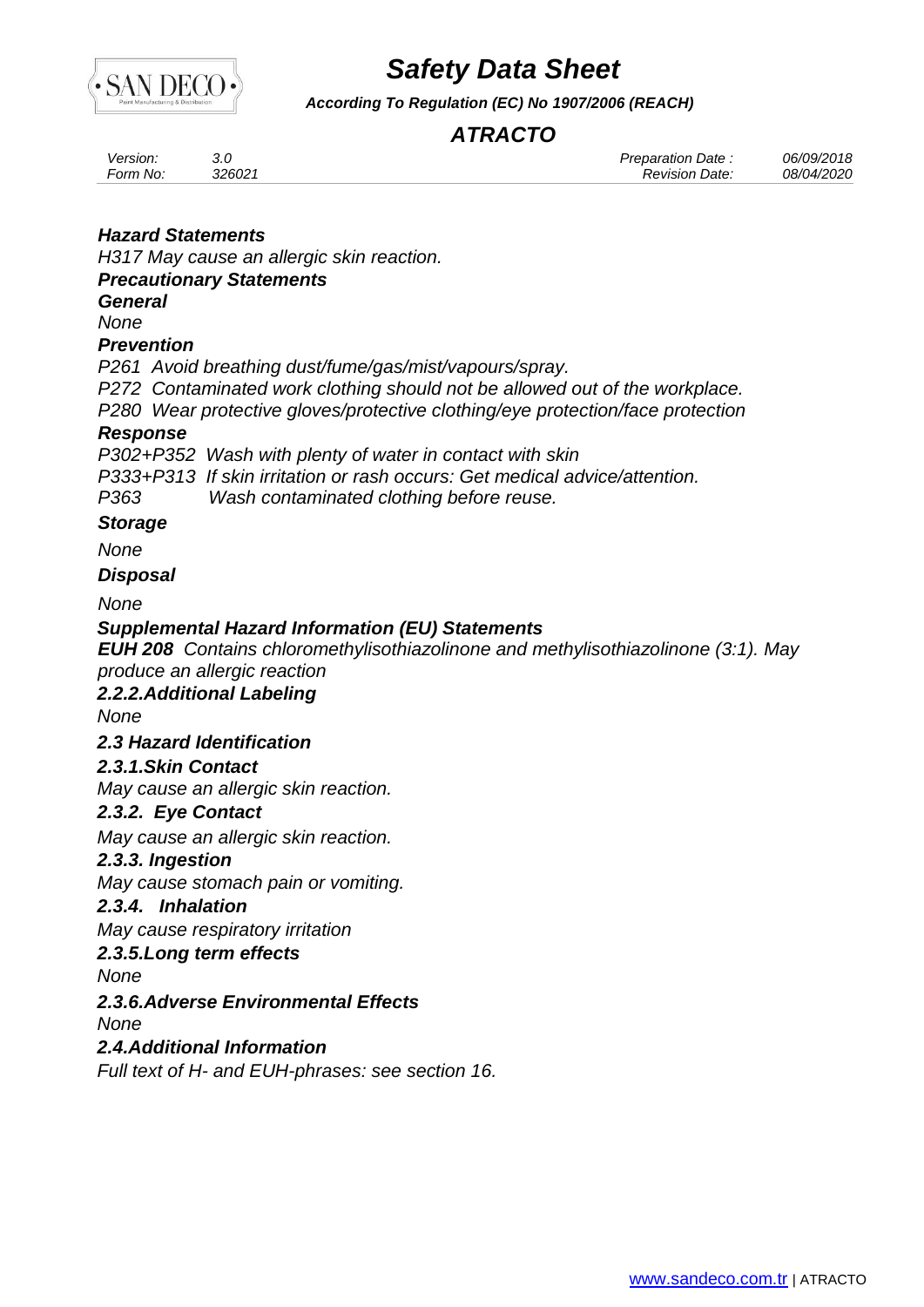

*According To Regulation (EC) No 1907/2006 (REACH)*

## *ATRACTO*

*Version: 3.0 Preparation Date : 06/09/2018 Form No: 326021 Revision Date: 08/04/2020*

## *3.COMPOSITION/INFORMATION ON INGREDIENTS*

### *3.1 Description Of The Substance*

*Preparation; Paint*

### *3.2 Hazardous ingredients*

| <b>NAME</b>                   | <b>EINECS</b><br>NO. | <b>CAS NO</b>  | <b>CONTENT %</b> | <b>CLASSIFICATION CLP</b>                                                                                                                                                                                                                                                                           |
|-------------------------------|----------------------|----------------|------------------|-----------------------------------------------------------------------------------------------------------------------------------------------------------------------------------------------------------------------------------------------------------------------------------------------------|
| 2-amino-2-metil propanol      | 204-709-8            | 124-68-5       | $0,20 - 0,30$    | WARNING<br>Eye cor/irr, 2, H319 Skin cor/irr, 2, H315<br>Aquatic Chronic, 3, H412                                                                                                                                                                                                                   |
| Potassium carbonate           | 209-529-3            | 584-08-7       | $0.04 - 0.05$    | WARNING<br>Skin irritation, Category 2; H315 Eye irritation,<br>Category 2; H319 STOT (single exposure),<br>Category 3; H335                                                                                                                                                                        |
| Propane-1,2-diol              | 200-338-0            | 57-55-6        | 1,80-2,00        | Substance is not classified as Hazardous<br>According to Regulations (EC) No 1272/2008                                                                                                                                                                                                              |
| Ethanediol                    | 203-473-3            | $107 - 21 - 1$ | $2,00 - 2,30$    | WARNING<br>Acute toxicity, Category 4, oral; H302                                                                                                                                                                                                                                                   |
| 1,2-benzisothiazol- 3(2H)-one | 220-120-9            | 2634-33-5      | $\leq 0.01$      | <b>DANGER</b><br>Acute toxicity, Category 2; H330, Acutetoxicity,                                                                                                                                                                                                                                   |
| 2-methylisothiazol -3(2H)-one | 220-239-6            | 2682-20-4      | $\leq 0.01$      | Category 3, oral; H301, Acute Tox.4, H302;<br>Skin corrosion, Category 1B;H314;Skin Irrit. 2,<br>H315; Skin sensitisation, Category 1; H317Eye<br>Dam.1; H318, Hazardous to the<br>aquaticenvironment, Acute Category 1; H400;<br>Hazardous to the aquatic environment, Chronic<br>Category 2; H411 |

### *3.3 Additional information*

*Full text of H- and EUH-phrases: see section 16.*

### *4. FIRST AID MEASURES*

### *4.1 Description of first aid measures*

### *4.1.1 General information*

· *Keep affected person away from heat, sparks and flames*

*· All cases of eye contamination, persistent skin irritation and casualties who* h*ave swallowed this substance or been affected by breathing its vapors should be*  seen by a doctor.

### *4.1.2 Following inhalation*

*Supply fresh air and to be sure call for a doctor. In case of unconsciousness place patient stably in side position for transportation.*

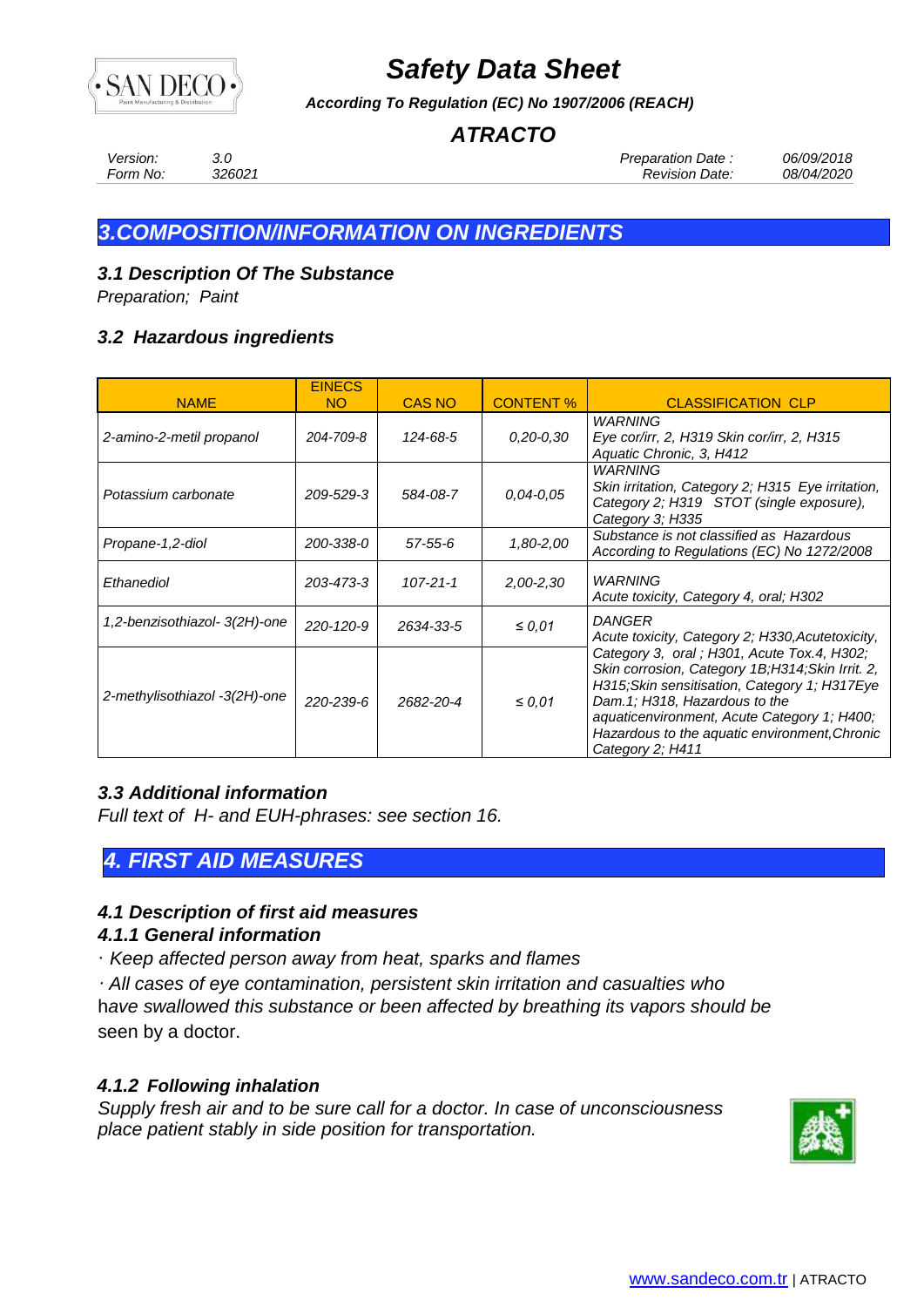

*According To Regulation (EC) No 1907/2006 (REACH)*

## *ATRACTO*

| Version: |        | Preparation Date: | 06/09/2018 |
|----------|--------|-------------------|------------|
| Form No: | 326021 | Revision Date:    | 08/04/2020 |

### *4.1.3 Following skin contact*

- · *Remove affected person from source of contamination*
- · *Immediately remove all contaminated clothing, including footwear.*
- · *Flush skin and hair with running water.*
- · *Seek medical attention in event of irritation.*

### *4.1.4 Following eye contact*

- · *Wash out immediately with fresh running water.*
- · *Ensure complete irrigation of the eye by keeping eyelids apart and away from eye and moving the eyelids by occasionally lifting the upper and lower lids.*
- · *Removal of contact lenses after an eye injury should only be undertaken by skilled personnel.*
- · *Contact physician if Irritation persists*

### *4.1.5 Following ingestion*

- · *Remove victim immediately from source*
- · *Provide rest, warmth and fresh air.*
- · *If swallowed do NOT induce vomiting.*
- · *If vomiting occurs, lean patient forward or place on left side (head-down position, if possible) to maintain open airway and prevent aspiration.*
- · *Observe the patient carefully.*
- · *Never give liquid to a person showing signs of being sleepy or with reduced*
- · *awareness; i.e. becoming unconscious. Obtain medical attention.*

### *4.1.6 Notes for the doctor*

· *Treat symptomatically.*

## *5.FIRE- FIGHTING MEASURES*

### *5.1 General Information and Flammable Properties*

*Substance is not combustible.*

### *5.2 Extinguishing media:*

*Fire can be extinguished using: Carbon dioxide (CO2 ). Foam, Dry chemicals, powder. Water spray.*

### *5.3 Special hazards arising from the product*

*Hazards caused by exposure in the event of fire*

*Do not breathe combustion products (carbon oxide, toxic pyrolysis products, etc).*

### *5.4 Advice for fire-fighters*

· *Avoid breathing fire vapours.*

- · *Cool containers exposed to flames with water until well after the fire is out*
- · *Wear breathing apparatus, protective gloves and eye protection.*
- · *Use firefighting procedures suitable for surrounding area.*





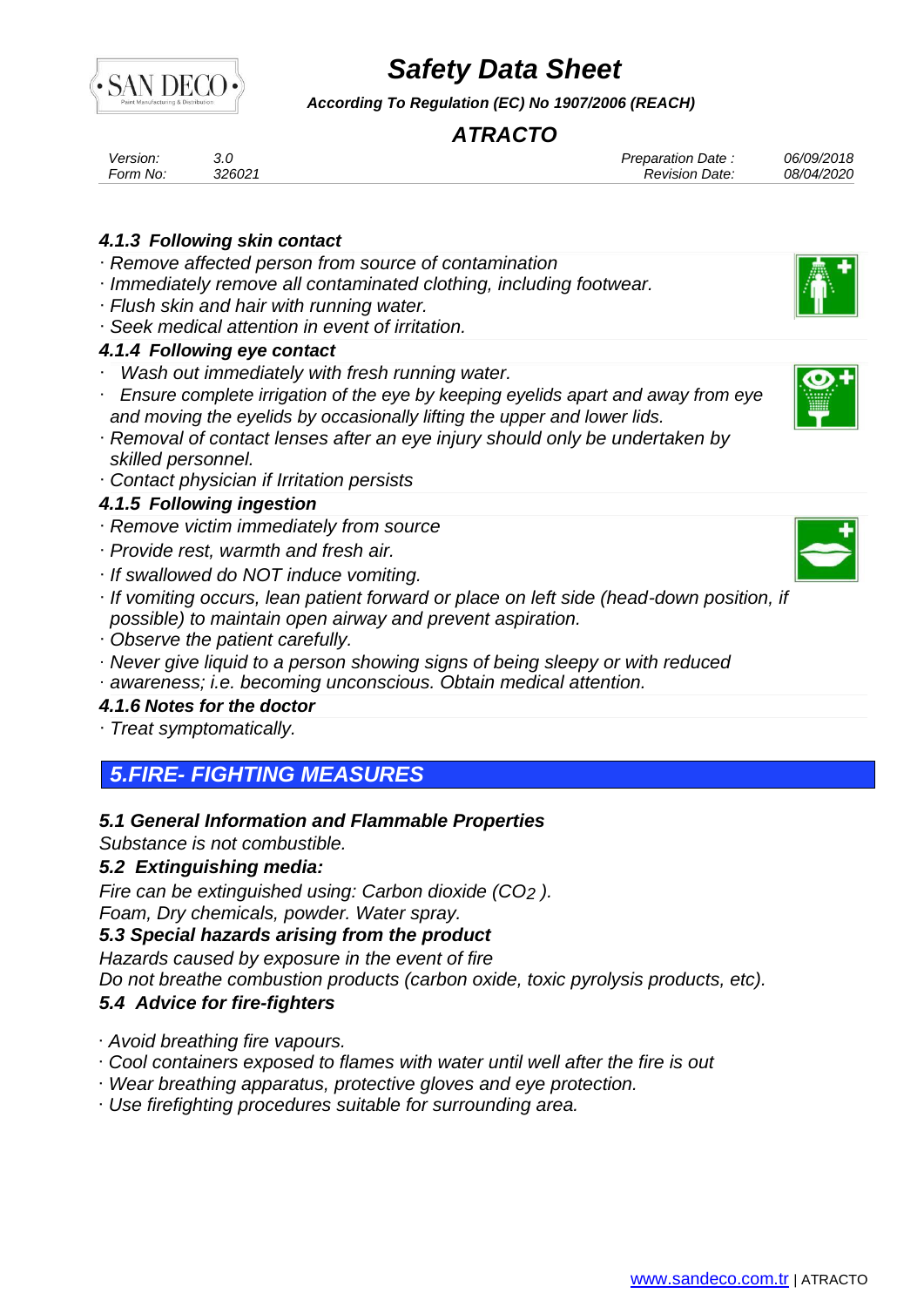

*According To Regulation (EC) No 1907/2006 (REACH)*

## *ATRACTO*

| Version: |        | <b>Preparation Date</b> | 06/09/2018 |
|----------|--------|-------------------------|------------|
| Form No: | 326021 | <i>Revision Date:</i>   | 08/04/2020 |

- · *Employ protective equipment commonly used in the event of fire.*
- · *Avoid inhalation of fumes from residue.*
- · *DO NOT approach containers suspected to be hot.*

### *5.5 Additional information*

- · *Alert Fire Brigade and tell them location and nature of hazard.*
- · *Water used to extinguish fire should not enter drainage systems, soil, or stretches of water.*
- · *Ensure there are sufficient retaining facilities for water used to extinguish fire.*
- · *Contaminated fire-extinguishing water must be disposed of in accordance with the regulations issued by the appropriate local authorities*

### *6.ACCIDENTAL RELEASE MEASURES*

### *6.1 Personal precautions, protective equipment and emergency procedures*

- · *Ensure adequate ventilation, do not breathe dust and vapours*
- · *See section 8.*

### *6.2 Environmental precautions*

- · *Prevent the material from entering drains or water courses.*
- · *Spillages or uncontrolled discharges into watercourses must be alerted to the Environmental Agency or other appropriate regulatory body.*

### *6.3 Methods and material for containment and cleaning up*

### *6.3.1 For containment*

#### *Minor Spills:*

- · *Clean up all spills immediately.*
- · *Avoid breathing vapours and contact with skin and eyes.*
- · *Wear protective clothing, gloves, safety glasses and respirator.*
- · *Place spilled material in clean, dry, sealable, labeled container. Major Spills:*
- · *CAUTION: Advise personnel in area.*
- · *Alert Emergency Services and tell them location and nature of hazard.*
- · *Control personal contact by wearing protective clothing.*
- · *Prevent, by any means available, spillage from entering drains or water courses.*
- · *Recover product wherever possible.*

### *6.3.2 For cleaning up*

- ·*Ventilate, Clean-up personnel should use respiratory and / or liquid contact protection.*
- · *Absorb in vermiculite, dry sand or earth and place into containers.*
- · *Do not contaminate water sources or sewer*

### *6.3.3 Other information*

· *Dispose of waste material according to local, state and federal regulations.*

### *6.4 Reference to other sections*

- · *Dispose of contaminated material as waste in accordance with section 13.*
- · *See Section 13*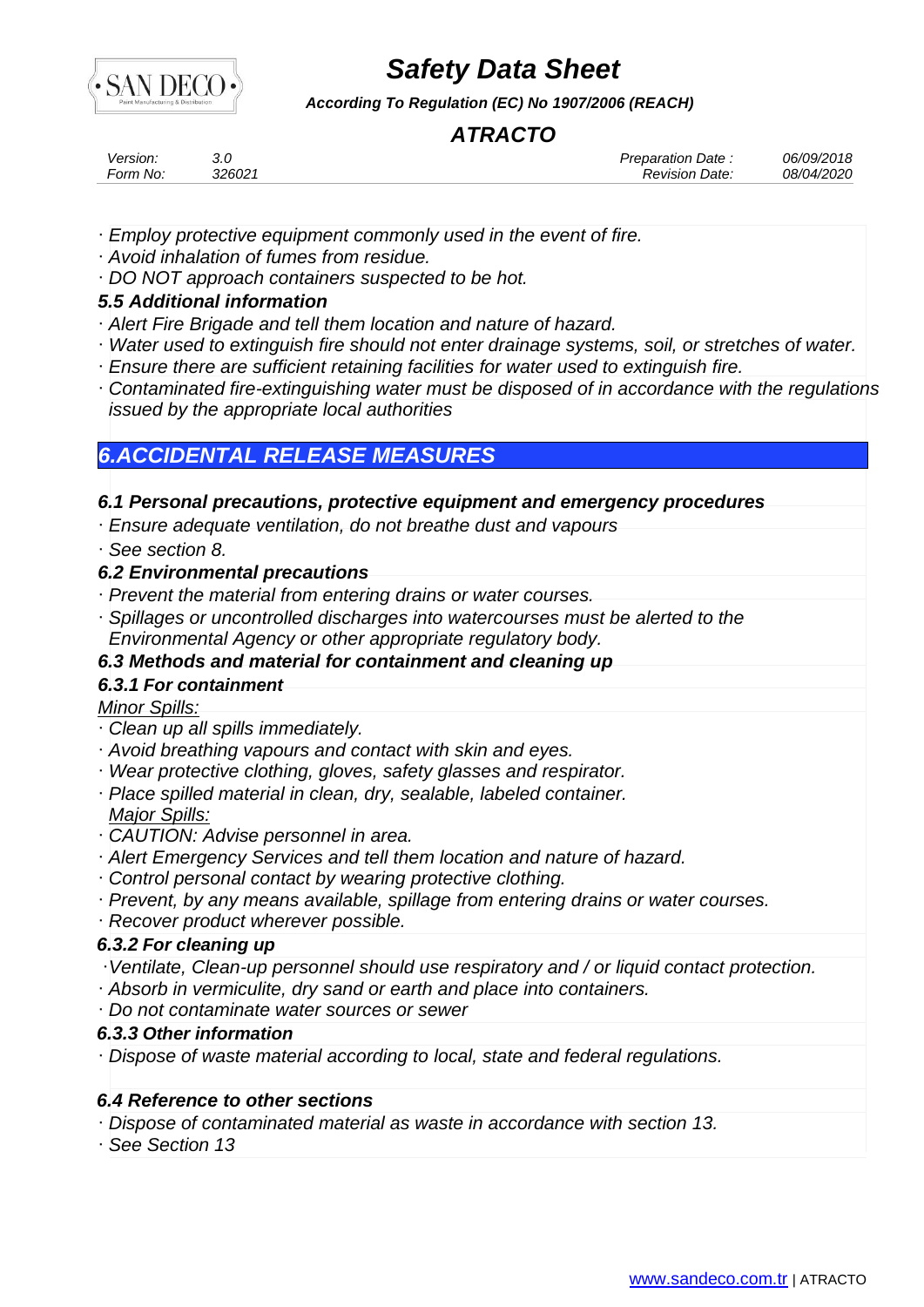

*According To Regulation (EC) No 1907/2006 (REACH)*

## *ATRACTO*

*Version: 3.0 Preparation Date : 06/09/2018 Form No: 326021 Revision Date: 08/04/2020*

### *7.HANDLING AND STORAGE*

## *7.1 Precautions for safe handling*

## *7.1.1 Protective measures*

### *Personal preventions*

- · *Ensure good ventilation/exhaustion at the workplace.*
- · *Prevent formation of aerosols.*
- · *Avoid spilling, skin and eye contact.*
- · *Avoid breathing vapours.*
- · *Use approved respirator if air contamination is above accepted level.*
- · *DO NOT allow material to contact humans, exposed food or food utensils*
- · *Avoid all personal contact, including inhalation.*
- · *Wear protective clothing when risk of exposure occurs.*
- · *Use in a well-ventilated area.*
- · *Do not eat, drink or smoke while handling.*
- · *Always wash hands with soap and water after handling.*
- · *Launder contaminated clothing before re-use.*
- · *Use good occupational work practice.*
- · *Observe manufacturer's storing and handling recommendations.*

#### *Fire preventions*

- · *Product is not combustible.*
- · *Environmental precautions:*
- · *Dispose of waste material according to local, state and federal regulations.*

### *7.1.2 Advice on general occupational hygiene*

- · *Do not eat, drink, or smoke in areas where the material is used.*
- · *Wash thoroughly after handling the material.*
- · *Remove contaminated clothing and protective equipment before entering eating areas.*

### *7.2 Conditions for safe storage, including any incompatibilities*

· *Consider storage in bunded areas – ensure storage areas are isolated from sources of community water (including storm water, ground water, lakes and streams}.*

· *Ensure that accidental discharge to air or water is the subject of a contingency disaster management plan; this may require consultation with local authorities*

- · *Keep containers securely sealed when not in use.*
- · *Avoid physical damage to containers.*
- · *Store in securely sealed original containers.*
- · *Store in a cool, dry area protected from environmental extremes.*
- · *Store away from incompatible materials and foodstuff containers.*
- · *Protect containers against physical damage and check regularly for leaks.*
- · *Observe manufacturer's storing and handling recommendations*
- Take all precautions mentioned in this document.

### *7.2.1 Advice on common storage*

- · *Keep away from food, drink and animal feeding stuffs.*
- · *Observe manufacturer's storing and handling recommendations.*
- · *Storage conditions are in between +5 °C & + 35°C*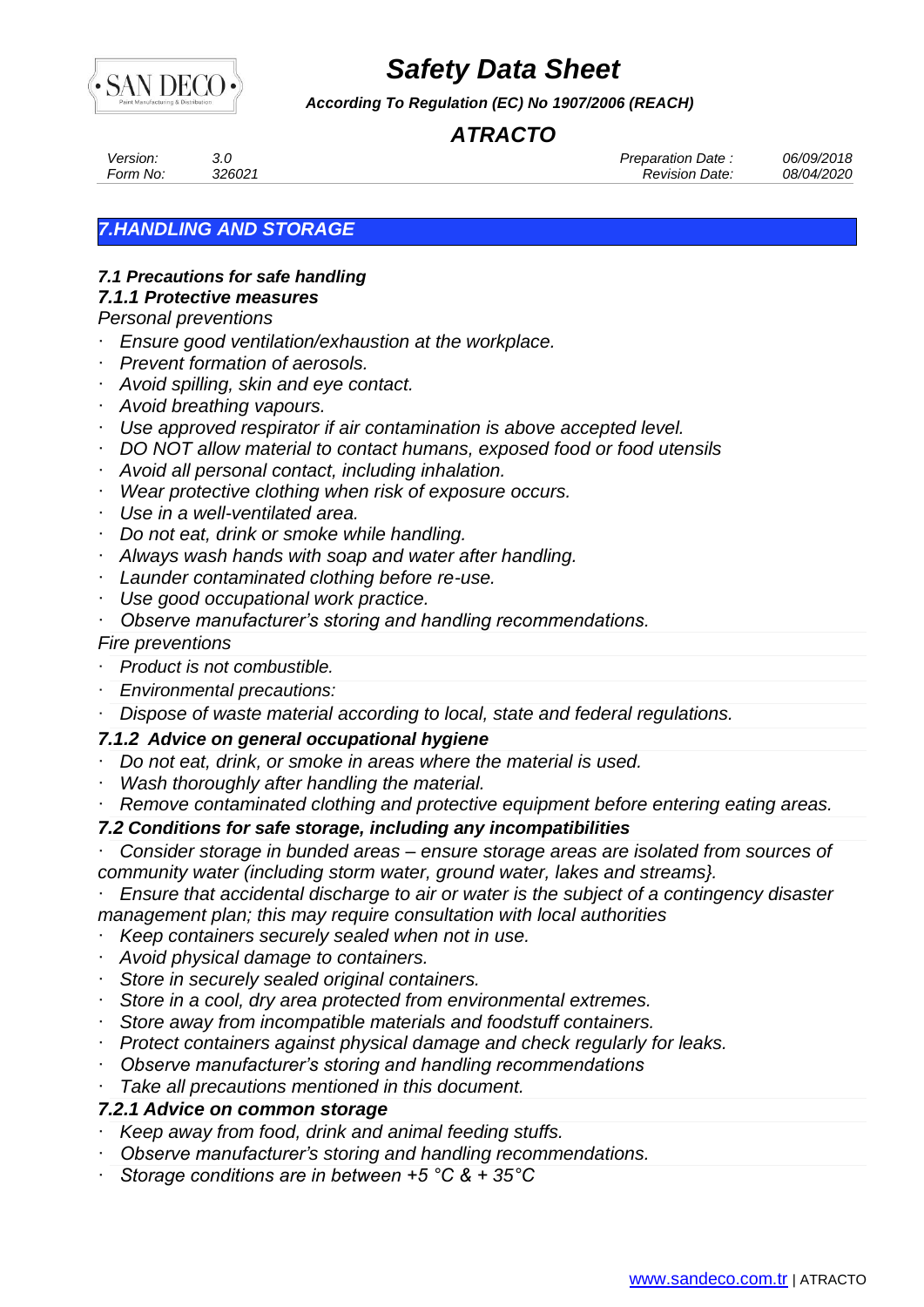

*According To Regulation (EC) No 1907/2006 (REACH)*

## *ATRACTO*

| Version: | J.L    | Preparation Date. | 06/09/2018        |
|----------|--------|-------------------|-------------------|
| Form No: | 326021 | Revision Date:    | <i>08/04/2020</i> |

### *7.2.2 Specific precautions on storage*

· *Observe the national and local regulations concerning handling and storage.*

### *8.EXPOSURE CONTROLS / PERSONAL PROTECTION*

### *8.1 Control parameters*

*Provide adequate general and local exhaust ventilation.*

*Maintain efficient ventilation / extraction using flameproof equipment where necessary. While working in confined spaces, monitoring the concentration of airborne particles in the workplace atmosphere should be considered.*

### *8.1.1 Occupational exposure limits*

*The product does not contain any relevant quantities of materials with critical values that have to be monitored at the workplace.* 

### *8.2 Exposure controls*

### *8.2.1 Appropriate engineering controls*

*Engineering controls are used to remove a hazard or place a barrier between the worker and the hazard.*

*Well-designed engineering controls can be highly effective in protecting workers and will typically be independent of worker interactions to provide this high level of protection. The basic types of engineering controls are:*

*Process controls which involve changing the way a job activity or process is done to reduce the risk. Enclosure and/or isolation of emission source which keeps a selected hazard "physically" away from the worker and ventilation that strategically "adds" and "removes" air in the work environment.*

*Ventilation can remove or dilute an air contaminant if designed properly.*

*The design of a ventilation system must match the particular process and chemical or contaminant in use.*

*Employers may need to use multiple types of controls to prevent employee overexposure. Local exhaust ventilation is required where solids are handled as powders or crystals; even when particulates are relatively large, a certain proportion will be powdered by mutual friction.*

### *8.2.2 Personal protection equipment*

*8.2.2.1 Eye / Face protection:*

*Safety goggles recommended during refilling*

#### *8.2.2.2 Skin protection*

*Hand protection*

· *Select gloves tested to a relevant standard (e.g. Europe EN 374, US F739, AS/NZS 2161.1 or national equivalent).*

· *When prolonged or frequently repeated contact may occur, a glove with a protection class of 5 or higher (breakthrough time greater than 240 minutes*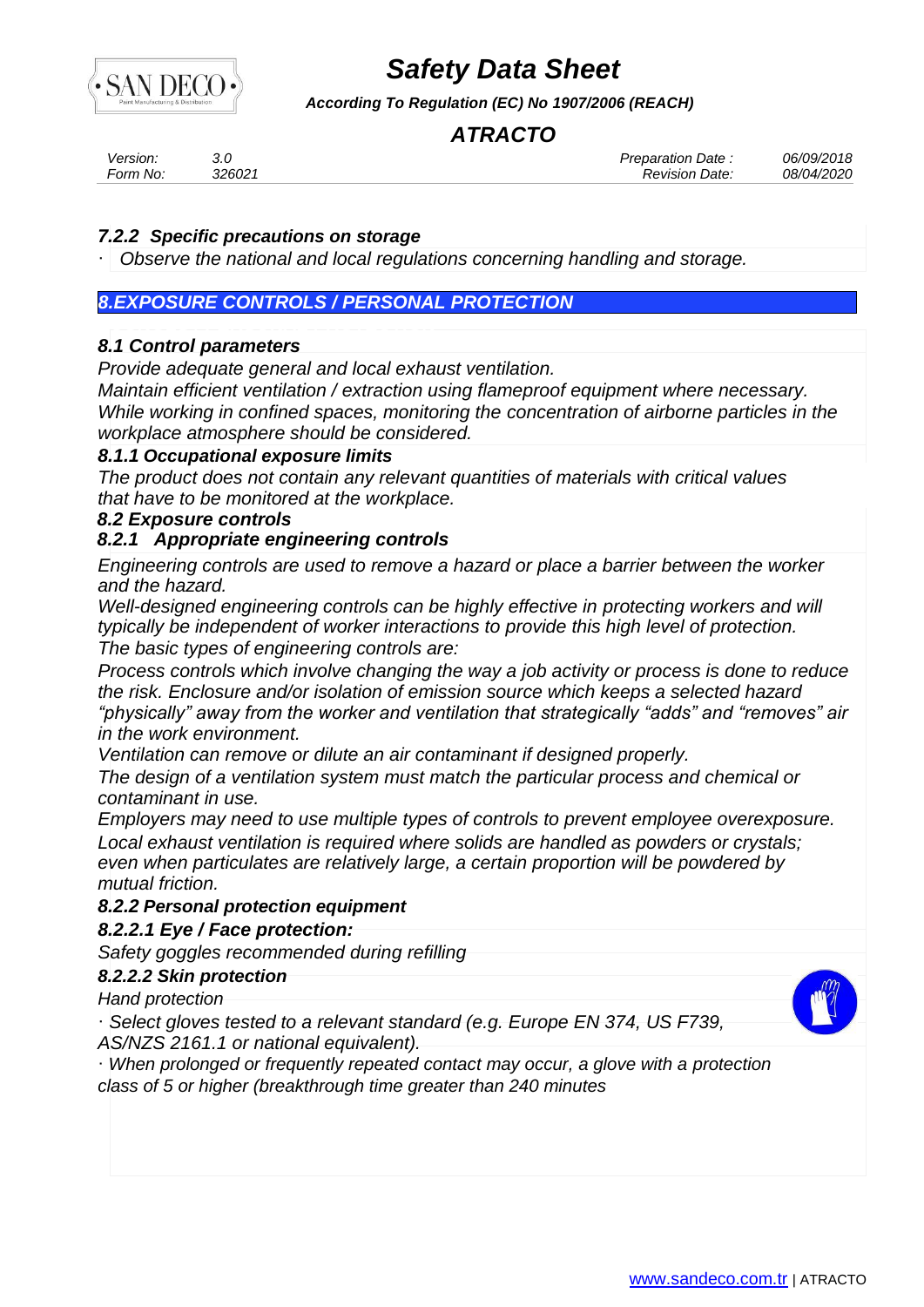

*According To Regulation (EC) No 1907/2006 (REACH)*

## *ATRACTO*

| Version: |        | <b>Preparation Date</b> | 06/09/2018 |
|----------|--------|-------------------------|------------|
| Form No: | 326021 | Revision Date:          | 08/04/2020 |

*according to EN 374, AS/NZS 2161.10.1 or national equivalent) is recommended.*

· *When only brief contact is expected, a glove with a protection class of 3 or higher (breakthrough time greater than 60 minutes according to EN 374, AS/NZS 2161.10.1 or national equivalent) is recommended. Contaminated gloves should be replaced. Gloves must only be worn on clean hands. After using gloves, hands should be washed and dried thoroughly. Application of a non-perfumed moisturizer is recommended.*

#### *Body protection*

*Wear appropriate clothing to prevent any possibility of liquid contact and repeated or prolonged vapour contact.*

*Other protection*

- · *Handle in accordance with good industrial hygiene and safety practice.*
- · *Wash hands before breaks and at the end of workday.*
- · *Wash thoroughly after using product.*
- · *Wash hands before eating or drinking.*

### *8.2.2.3 Respiratory protection*

· *In case of brief exposure or low pollution use respiratory filter device. In case of intensive or longer exposure use self-contained respiratory protective device.*

### *8.2.3 Environmental exposure controls*

· *Legislation for the protection of the environment must be met in full.*

### *9.PHYSICAL AND CHEMICAL PROPERTIES*

#### *9.1 Important health, safety and environmental information*

#### *9.2 Appearance*

| <b>Form/Physical state</b> | Liguid,        |
|----------------------------|----------------|
| Color                      | Catalog Color  |
| Odor                       | Characteristic |

#### *9.3 Safety relevant basic data*

| <b>Data</b>                                      | <b>Value</b>             |
|--------------------------------------------------|--------------------------|
| pН                                               | $8 - 9$                  |
| Density g/cm <sup>3</sup>                        | $1,20 \pm 0,02$          |
| Flammability/Combustibility                      | Not applicable           |
| Flash Point °C                                   | Not applicable           |
| Flammability Limit - Lower (%)                   | Not applicable           |
| Flammability Limit - Upper (%)                   | Not applicable           |
| Lower explosion limit, vol / vol air             | Not applicable           |
| Upper explosion limit, vol / vol air             | Not applicable           |
| Viscosity °C                                     | VIscous (Crebs Unit - 1) |
| Boiling Point (°C interval)                      | No data available        |
| Melting Point °C                                 | Not applicable           |
| Solubility in water @20°C                        | Miscible with water      |
| Solid Content % wt                               | $40 \pm 2$               |
| Partition coefficient n-Octanol/Water (log Po/w) | Not applicable           |

*Note: The above features were determined according to prescribed methods at the Classification, Packaging and Labeling of Hazardous. Substances Regulation Section A-3 or a method comparable to the other.*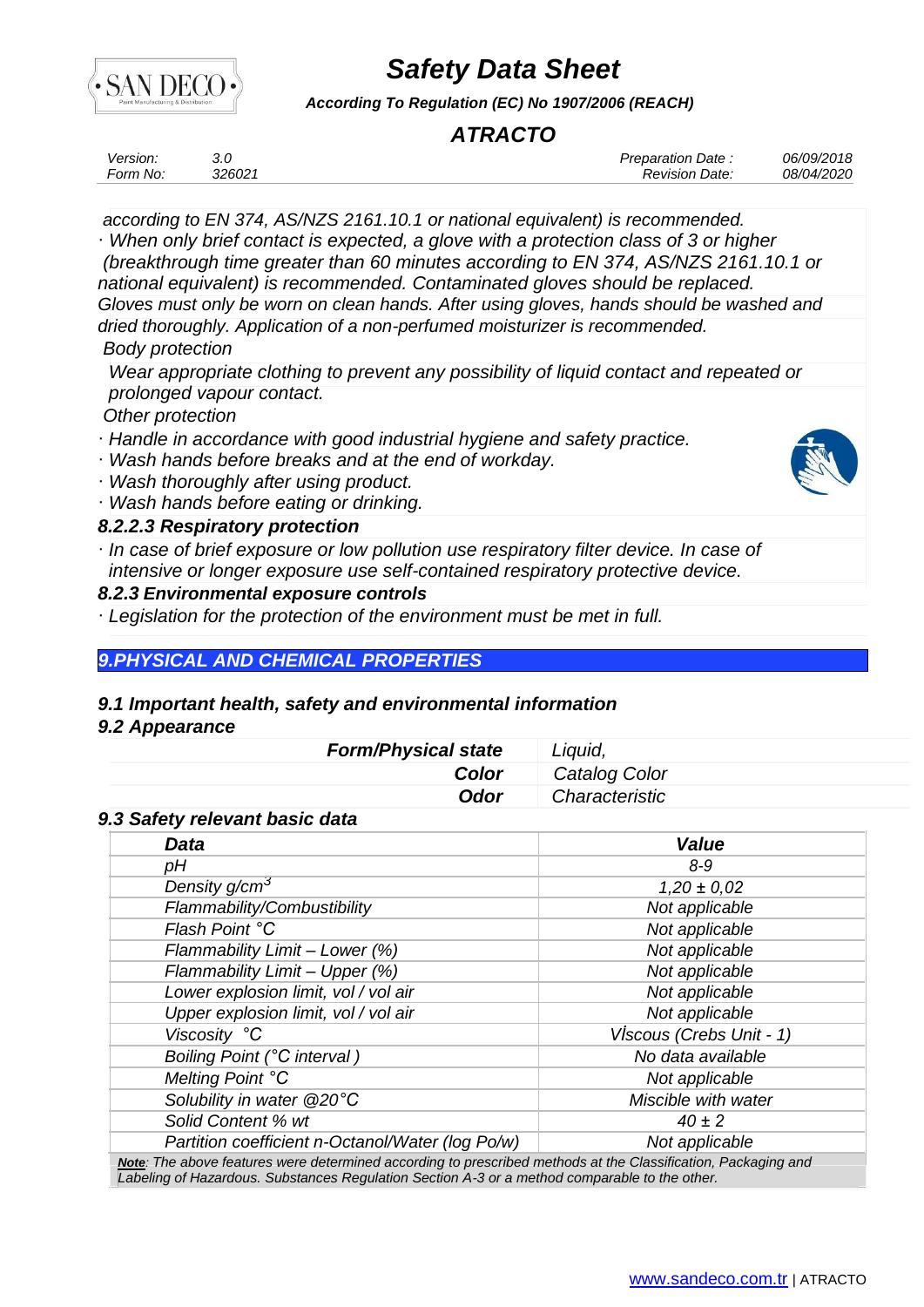

*According To Regulation (EC) No 1907/2006 (REACH)*

## *ATRACTO*

| <i>Version:</i> | 326021 | Preparation Date:     | 06/09/2018 |
|-----------------|--------|-----------------------|------------|
| Form No:        |        | <b>Revision Date:</b> | 08/04/2020 |
|                 |        |                       |            |

### *10.STABILITY AND REACTIVITY*

### *10.1 Reactivity*

### *10.2 Chemical stability*

· *Product is normally stable.*

### *10.3 Possibility of hazardous reactions*

· *No dangerous reactions known.*

### *10.4 Conditions to avoid:*

· *No significant condition.*

### *10.5 Incompatible materials:*

· *No significant material.*

### *10.6 Hazardous decomposition products:*

*Fire creates: Toxic gases / vapors / fumes of: Carbon dioxide (CO2).*

*Carbon monoxide (CO)*

### *10.7 Hazardous polymerization:*

 *Will not ocur.*

### *11.TOXICOLOGICAL INFORMATION*

### *11.1 General Information*

*According to currently available data, this product has not yet produced health damages. Anyway, it must be handled carefully according to good industrial practices. This product may have slight health effects on sensitive people, by inhalation and/or cutaneous absorption and/or contact with eyes and/or ingestion*

#### *11.2 Acute toxicity*

*No data*

### *11.3 Skin corrosion/irritation and Eye damage/irritation:*

*Skin irritation: No significant data identified in literature search Eye irritation: No significant data identified in literature search*

### *11.4 CMR effects (Carcinogenity) :*

*No significant data identified in literature search.*

*11.5 CMR effects (Mutagenicity and Toxicity for reproduction) :*

*No significant data identified in literature search.*

### *11.6 Other Toxicological Effects:*

### *11.7 STOT-single/repeated exposures:*

*STOT-single exposure No data available STOT-repeated exposure No data available*

### *11.8 Symptoms related to the physical, chemical and toxicological characteristics:*

*In case of inhalation None expected.*

*In case of skin contact Not irritating to skin. May cause an allergic skin reaction.*

*In case of eye contact Particles in the eyes may cause irritation and smarting.*

*In case of ingestion May cause stomach pain or vomiting.*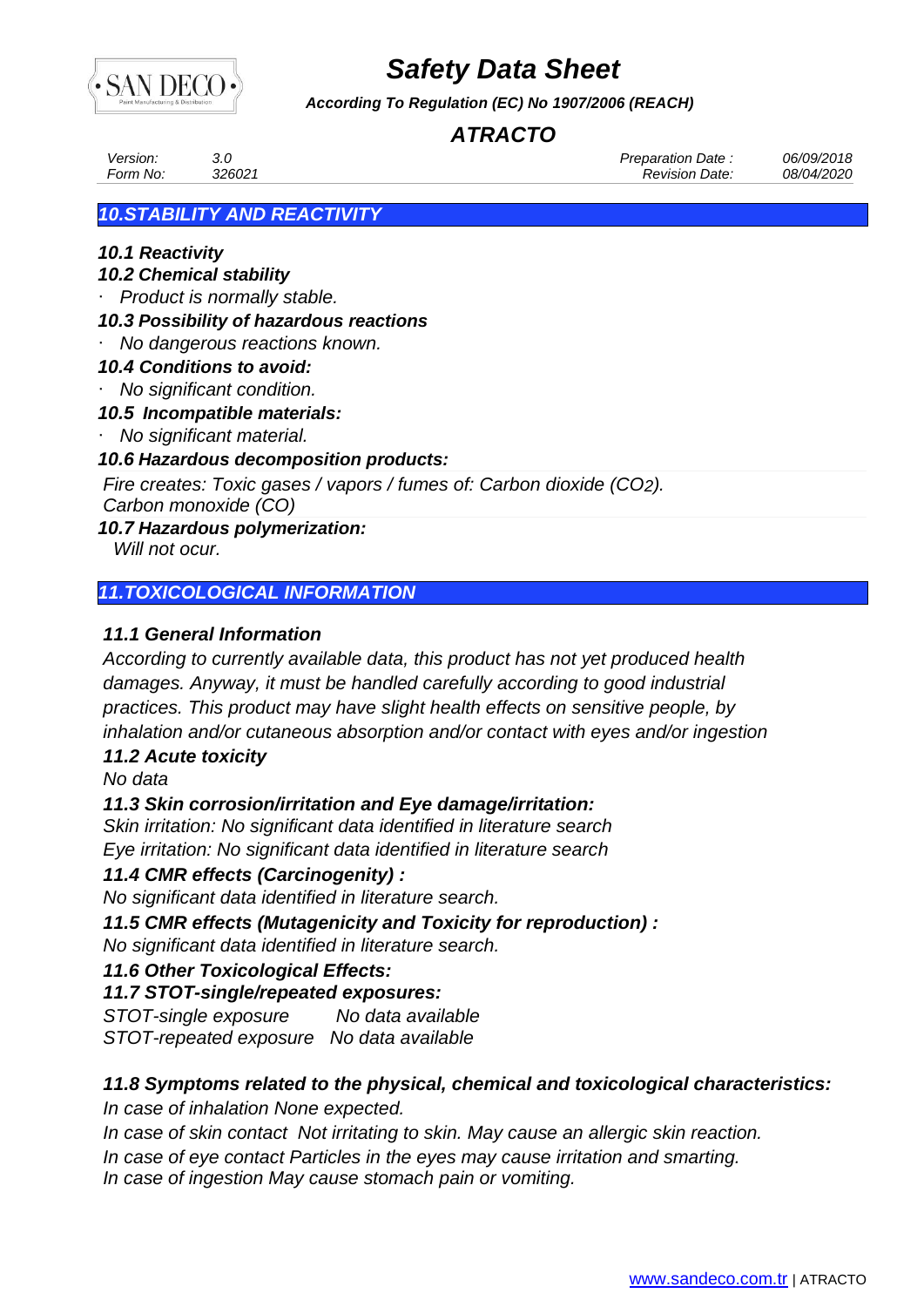

*According To Regulation (EC) No 1907/2006 (REACH)*

### *ATRACTO*

| Version: | 3.0    |
|----------|--------|
| Form No: | 326021 |

*Version: 3.0 Preparation Date : 06/09/2018 Form No: 326021 Revision Date: 08/04/2020*

### *11.9 Additional Toxicological Information:*

*Toxicological classifications are based on available knowledge and information.*

*EEC classification: None.*

*The special effects to health are considered by taking into account the information in section 3*

### *12.ECOLOGICAL INFORMATION*

| 12.1 Ecotoxicity:                                                                         |                   |
|-------------------------------------------------------------------------------------------|-------------------|
| DO NOT allow wash water from cleaning or process equipment to enter drains.               |                   |
| <b>Acute Toxicity:</b>                                                                    |                   |
| No data                                                                                   |                   |
| 12.2 Photo degradation<br>Not applicable                                                  |                   |
| 12.3 Effects on Waste Water Treatment Plants                                              |                   |
| Do not allow the product to enter drainage system and do not direct to                    |                   |
| wastewater treatment plants                                                               |                   |
| <b>12.4 Mobility</b>                                                                      |                   |
| Miscible with water.                                                                      |                   |
| Refer to ecotoxicity.                                                                     |                   |
| <b>Water threat class</b>                                                                 | No data available |
| Clean Water Impact                                                                        | No data available |
| Known or predicted                                                                        |                   |
| environmental distribution                                                                | No data available |
| 12.5 Results of PBT and vPvB assessment                                                   |                   |
| Abiotic:                                                                                  |                   |
| Ready biodegradability:                                                                   | No data available |
| Hydrolysis as a function of pH:                                                           | No data available |
| Photolysis:                                                                               | No data available |
| <b>Persistence and degradability:</b>                                                     |                   |
| Decomposition Potential of the products                                                   | No data available |
| The half-life of degradation                                                              | No data available |
| Potential degradation of product content in the                                           |                   |
| <b>Bioaccumulation Potential:</b>                                                         |                   |
| <b>Biologic</b>                                                                           |                   |
| al environment (biota)                                                                    |                   |
| accumulation potential                                                                    | No data available |
| Potential - nutrients pass through<br>Reference Values - Log Kow                          | No data available |
| $Sw$ and BCF                                                                              | No data available |
| <b>12.6 Additional information</b>                                                        |                   |
| Do not allow to be released into the environment.<br>See the sections 6, 7, 13, 14 and 15 |                   |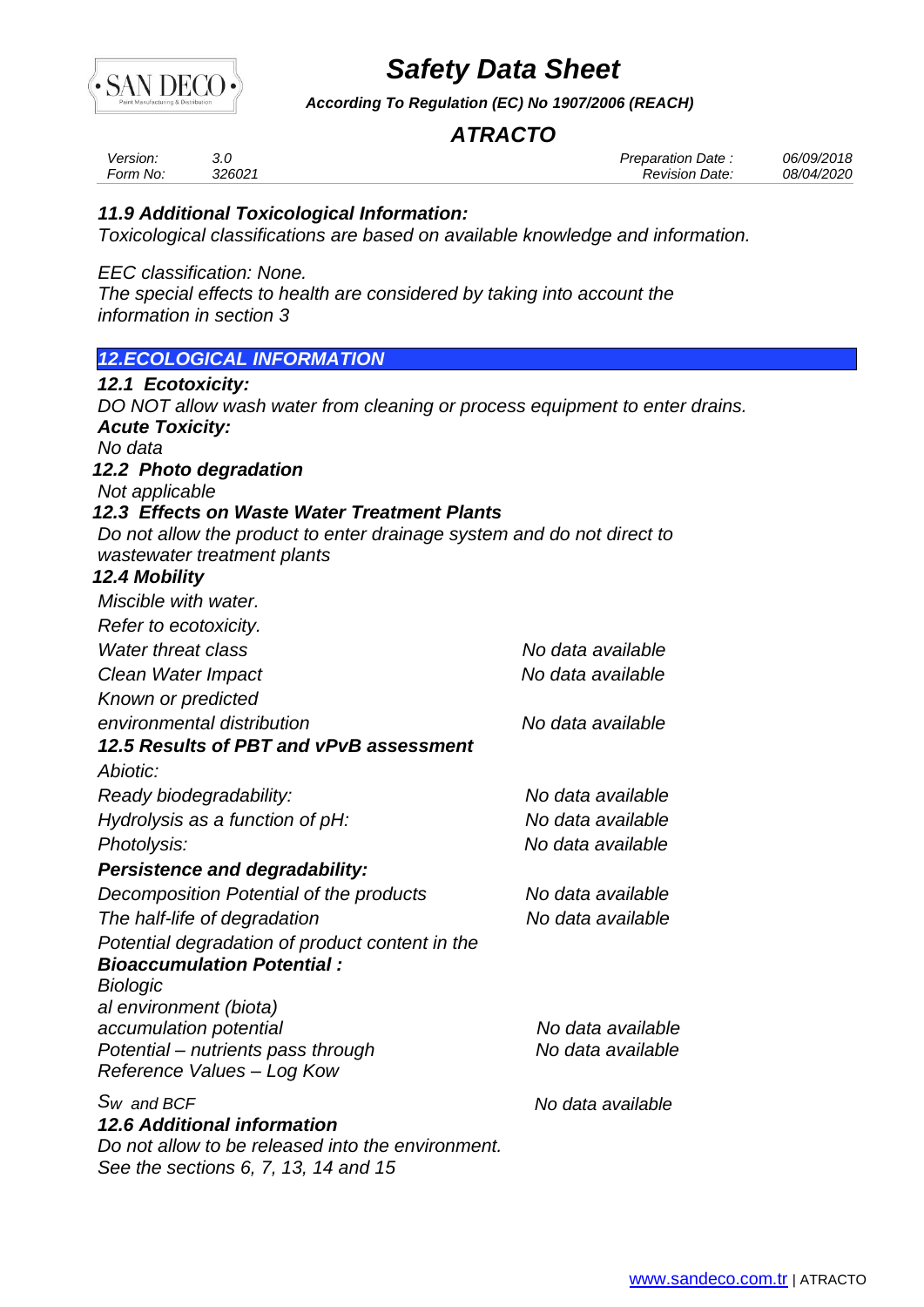

*According To Regulation (EC) No 1907/2006 (REACH)*

## *ATRACTO*

*Version: 3.0 Preparation Date : 06/09/2018 Form No: 326021 Revision Date: 08/04/2020*

## *13.DISPOSAL CONSIDERATIONS*

### *13.1 Product / Packaging disposal*

*Legislation addressing waste disposal requirements may differ by country, state and/ or territory. Each user must refer to laws operating in their area. In some areas, certain wastes must be tracked.*

*A Hierarchy of Controls seems to be common – the user should investigate Reduction, Reuse, Recycling, Disposal (if all else fails)*

*Dispose of in accordance with appropriate local regulations.*

### *13.2 Contaminated packaging*

*If container cannot be cleaned sufficiently well to ensure that residuals do not remain or if the container cannot be used to store the same product, then puncture containers, to prevent re-use, and bury at an authorized landfill.*

*Where possible retain label warnings and SDS and observe all notices pertaining to the product.*

### *13.3 Disposal Methods*

*Recycle wherever possible or consult manufacturer for recycling options. Consult State Land Waste Management Authority for disposal. Bury residue in an authorized landfill.*

### *13.4 European Waste Catalogue*

*The final classification has to be done together with the local waste disposal company / authority.*

| <b>14. TRANSPORT INFORMATION</b>                                                                          |                                                                                                                                                                                                                                                                                            |              |                    |                                        |  |  |  |
|-----------------------------------------------------------------------------------------------------------|--------------------------------------------------------------------------------------------------------------------------------------------------------------------------------------------------------------------------------------------------------------------------------------------|--------------|--------------------|----------------------------------------|--|--|--|
|                                                                                                           | $\mathsf{ADR}^8/\mathsf{RID}^9$                                                                                                                                                                                                                                                            | <b>ADNR</b>  | IMDG <sup>10</sup> | ICAO <sup>11</sup> /IATA <sup>12</sup> |  |  |  |
| <b>TRANSPORTATION</b>                                                                                     | Road                                                                                                                                                                                                                                                                                       | <b>River</b> | <b>Marine</b>      | <b>Airways</b>                         |  |  |  |
| <b>PROPER SHIPPING NAME</b>                                                                               | The product is not dangerous under current provisions of the Code of<br>International Carriage of Dangerous Goods by Road (ADR) and by Rail<br>(RID), of the International Maritime Dangerous Goods Code (IMDG), and of<br>the International Air Transport Association (IATA) regulations. |              |                    |                                        |  |  |  |
| UN/ID No.                                                                                                 |                                                                                                                                                                                                                                                                                            |              |                    |                                        |  |  |  |
| <b>SYMBOL</b>                                                                                             |                                                                                                                                                                                                                                                                                            |              |                    |                                        |  |  |  |
| <b>CLASS</b>                                                                                              |                                                                                                                                                                                                                                                                                            |              |                    |                                        |  |  |  |
| <b>PACKAGING GROUP</b>                                                                                    |                                                                                                                                                                                                                                                                                            |              |                    |                                        |  |  |  |
| <b>LABELLING NO</b>                                                                                       |                                                                                                                                                                                                                                                                                            |              |                    |                                        |  |  |  |
| <b>CLASSIFICATION CODE</b>                                                                                |                                                                                                                                                                                                                                                                                            |              |                    |                                        |  |  |  |
| <b>HAZARD NO (HIN NO)</b>                                                                                 |                                                                                                                                                                                                                                                                                            |              |                    |                                        |  |  |  |
| <b>EmS</b>                                                                                                |                                                                                                                                                                                                                                                                                            |              |                    |                                        |  |  |  |
| <b>MARINE Pollutant</b>                                                                                   |                                                                                                                                                                                                                                                                                            |              | <b>NO</b>          |                                        |  |  |  |
| Note for International Transportation Regulations: This product is not regulated as a hazardous material. |                                                                                                                                                                                                                                                                                            |              |                    |                                        |  |  |  |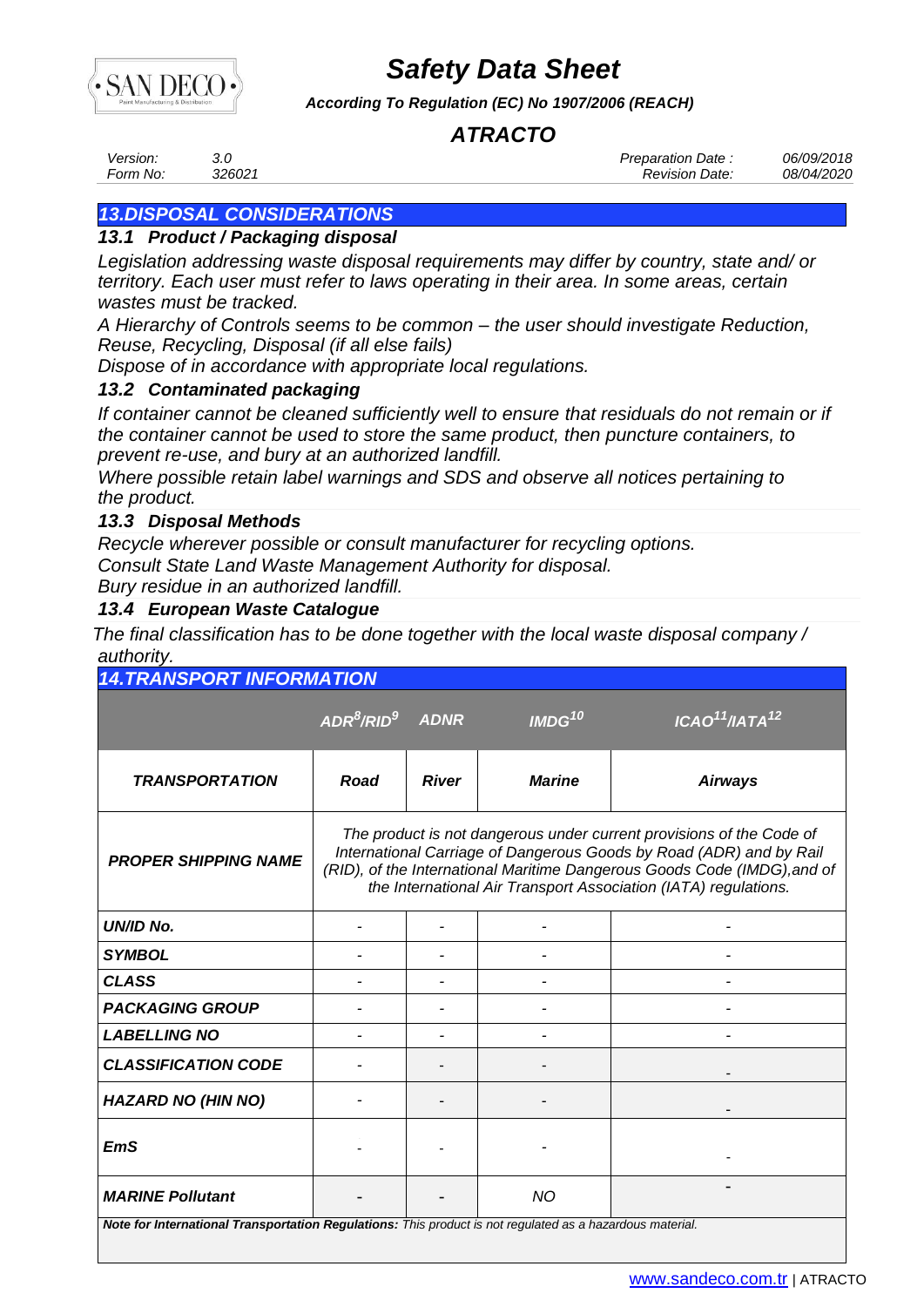

*According To Regulation (EC) No 1907/2006 (REACH)*

### *ATRACTO*

*Version: 3.0 Preparation Date : 06/09/2018 Form No: 326021 Revision Date: 08/04/2020*

### *15.REGULATORY INFORMATION*

**15.1Safety, Health And Environmental Regulations / Legislation Specific For The Substance**

*European Union – European Inventory of Existing Commercial Chemical Substances (EINECS)*

"*European Union (EU) Regulation (EC) No 1272/2008 on Classification, Labelling and Packaging of Substances and Mixtures – Annex VI S)(English)"*

### *15.2 Chemical Safety Assessment*

*A Chemical Safety Assessment has not been carried out.*

### *15.2.1 HAZARD*

*CLP classification according to Annex VI of CLP (Regulation (EC) No 1272/2008) Skin Sensitization Category 1, H317*

### *15.3 Label Elements*

*This safety datasheet complies with the requirements of Regulation (EC) No 1907/2006 and ISO 11014:2009. This product is classified according to EU Directive GHS/CLP.*

### *16.OTHER INFORMATION*

### *16.1 Other information*

*For additional information regarding DEKA BOYA SANAYİ VE TİCARET A.Ş products and services please contact the DEKA BOYA SANAYİ VE TİCARET A.Ş +90(216) 575 56 56 (Pbx)*

*The above information complies with the 1907/2006 Directives and their amendments. In all cases of potential poisoning supportive therapy is of the utmost importance.*

### *16.2 Related Person*

*Kenan HAYAL – [kenan.hayal@dekaboya.com.tr](mailto:kenan.h@dekaboya.com.tr) DEKA BOYA SANAYİ VE TİCARET A.Ş Prepared by : Uğur BİLGİLİ [Competent Person A](file:///C:/Users/User/AppData/Roaming/Microsoft/DUNLOP/www.msdsmarket.com)ccreditation no: TSE GBF-A-2350* 

### *16.3 Revision Date, Version and SDS no*

*Date : April 08, 2020 Version : 3.0/EN SDS No : 326021 6.4 Reason of re-issue Compiling according to Regulation (EC) No 1272/2008[CLP /GHS] 16.5 Relevant H- and EUH-phrases (number and full text):*

- *H301 Toxic if swallowed.*
- *H302 Harmful if swallowed.*
- *H314 Causes severe skin burns and eye damage.*
- *H315 Causes skin irritation.*
- *H317 May cause an allergic skin reaction.*
- *H318 Causes serious eye damage.*
- *H319 Causes serious eye irritation.*